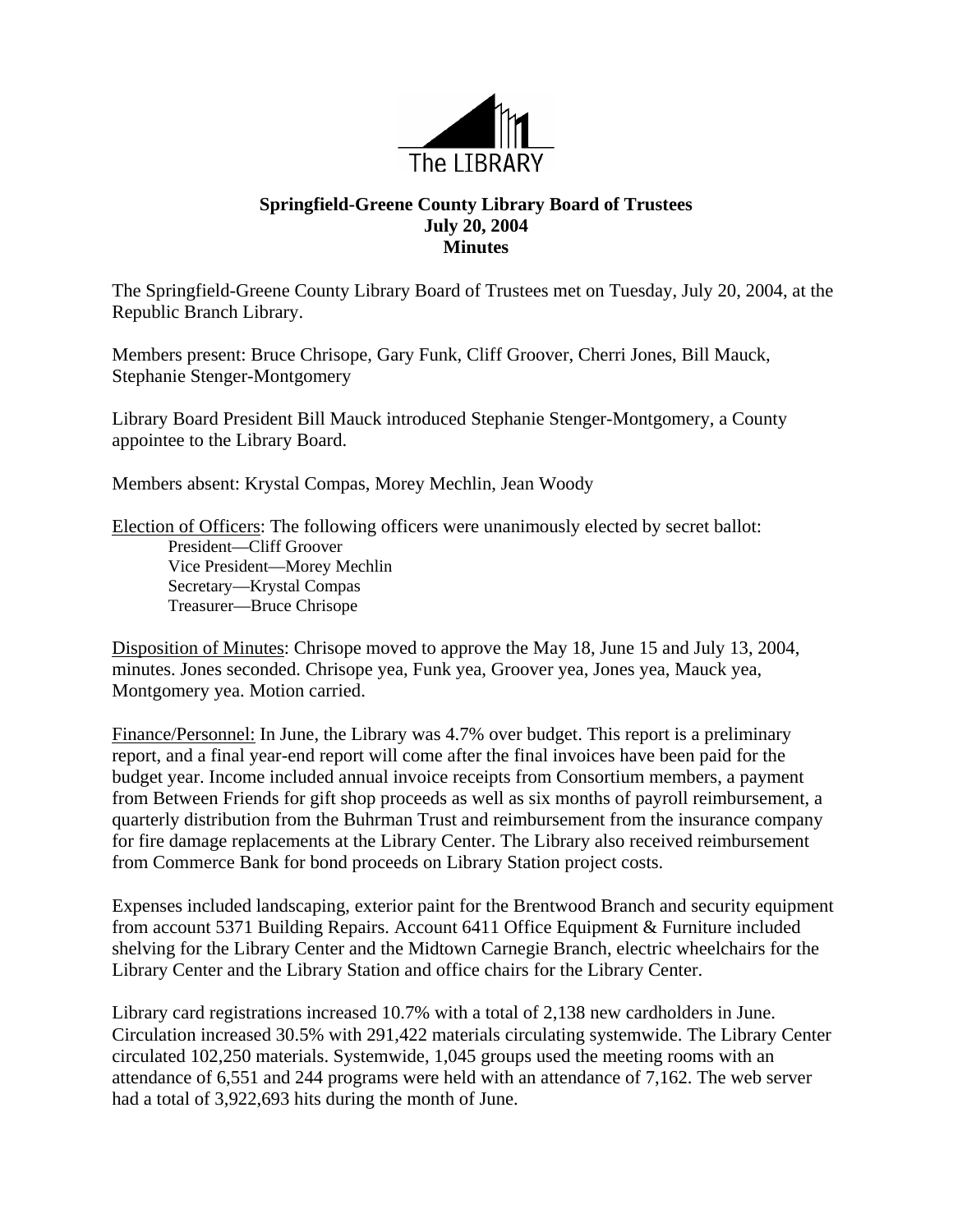Groover moved to accept the financial and statistical report as presented. Chrisope seconded. Chrisope yea, Funk yea, Groover yea, Jones yea, Mauck yea, Montgomery yea. Motion carried.

The actual tax receipts were within .2% of the total taxes budgeted for fiscal year 2003-2004.

The Finance/Personnel Committee reviewed the bids for auditing services and authorized Executive Director Annie Busch to accept an offer from the low bidder Roberts, McKenzie, Mangan & Cummings (RMMC) for auditing services for three years beginning with the fiscal year ending June 30, 2004, contingent on final review of proposals by Administration.

The Board authorized Busch to counter an offer received from Jordan Valley Medical Clinic to purchase the Kearney Branch property. Realtor Dave Murray received an e-mail on Friday, July 16, that the medical clinic is no longer interested in the property.

The Finance/Personnel Committee met with Health Insurance Broker Dan Burns to review proposals for off-anniversary health insurance options to coincide with the Library's fiscal year budgeting cycle. After reviewing the options, it was the consensus of the committee to not make any changes in the Library's current benefit plan and go through the formal bidding process in the fall to coincide with the current renewal date.

Building and Grounds: After new committee appointments are made next meeting, the Buildings and Grounds Committee will meet to review the proposed facilities plan before presenting the final document for approval.

## *Gary Funk left the meeting.*

Report of the Director: The Executive Director's annual report focused on the one-year anniversary of the Library Station and the overwhelming support of the public after the arson fire at the Library Center on January 19, 2004. The Library staff made excellent progress on the goal of updating the collections with a targeted age of an average age of five years. Security cameras were added at the Library Station and Library Center and access controls were added to staff doors at the Library Station.

The Library appeared in the July, 2004, issue of BUILDINGS magazine.

Landscaping was completed at the Brentwood Branch. Jean Woody designed the landscaping layout and assisted in planting plants and trimming shrubs. Other improvements at the Brentwood Branch include the painting of the soffits, repair of gutters and installation of new exterior lights on the front of the building.

New Business: Jones moved to change the slate of officers to President, Vice President, Secretary and Treasurer as listed in the proposed revisions to the by-laws, Article IV Section 4. The sentence "Such delegation shall in no way, however, relieve the Treasurer from responsibility for the performance of statutory duties" should be included in the description of Treasurer. Punctuation and capitalization corrections were also discussed for that section. Chrisope seconded. Chrisope yea, Groover yea, Jones yea, Mauck yea, Montgomery yea. Motion carried.